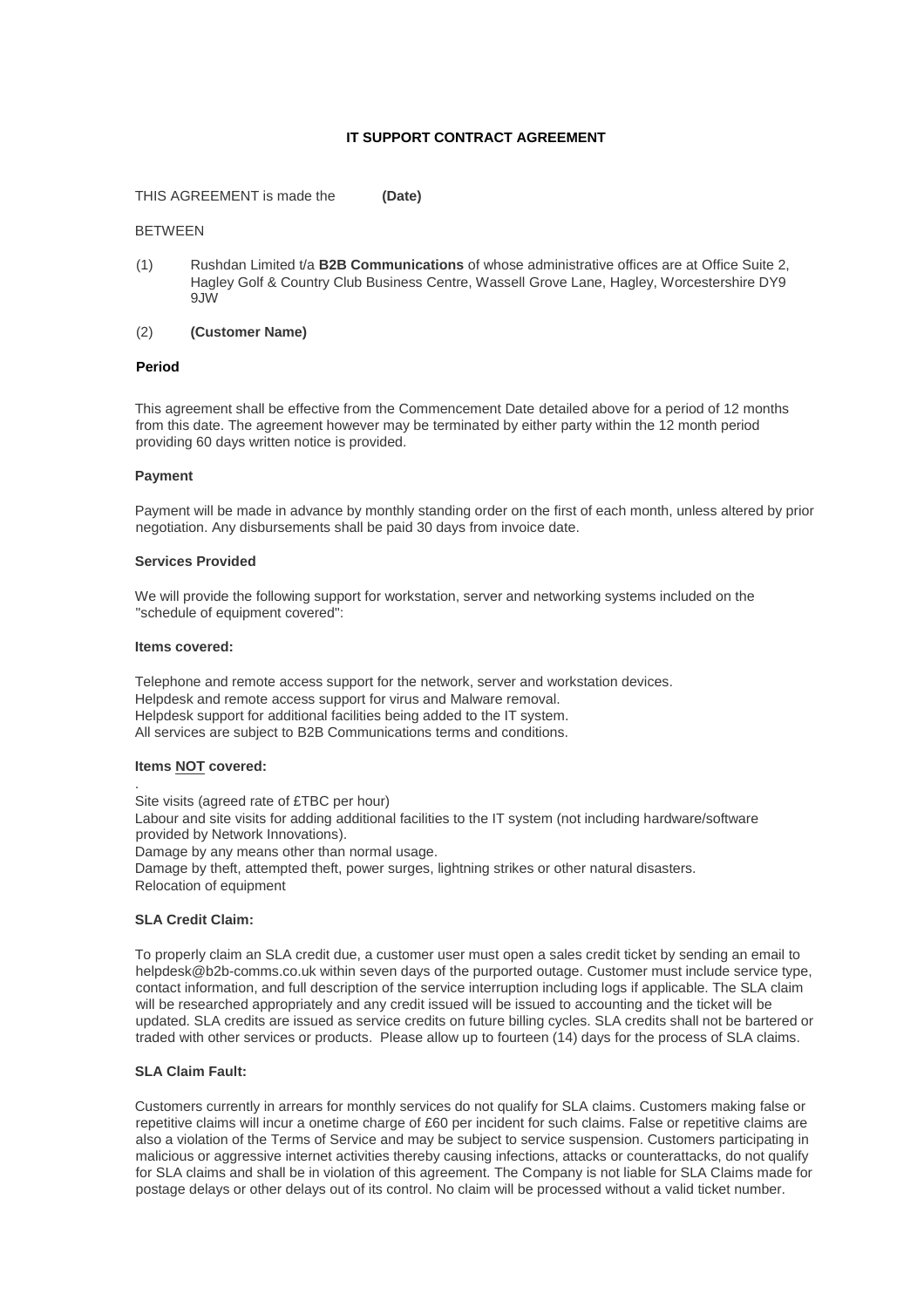# **SLA Credit (Based on Working Hours)**

Hours stated or less Guaranteed = No credit + 1 hour to 48 hours over = 10% of monthly fees collected for agreement + 48.1 hours+ over = 15% of monthly fees collected for agreement Credit limit capped at 100% monthly and no more than 20% annually

## **Help Desk Arrangements**

In the first instance a call should be logged by telephone or email using the numbers and contacts details provided. Problems should be categorised according to their seriousness. The helpdesk operates between the hours of 8.30am and 5pm Monday to Friday, excluding public holidays.

| <b>Problem Type</b>                                                                   | <b>Reporting</b><br><b>Procedure</b> | <b>Ideal</b><br><b>Response</b><br><b>Time</b> | <b>Worst-case</b><br><b>Response Time</b> |
|---------------------------------------------------------------------------------------|--------------------------------------|------------------------------------------------|-------------------------------------------|
| <b>System-wide or Server Failure</b>                                                  | Telephone to any<br>number available | 2hrs (working) 8hrs (working)                  |                                           |
| <b>Individual Machine failure - user has</b><br>no other means of working             | Telephone or email                   | 4hrs (working)                                 | **8hrs (working)                          |
| <b>Individual Machine Problem - not</b><br>stopping user from working completely      | Telephone or email                   | Next Working<br>Day                            | 2 Working Days                            |
| <b>Individual</b> - User needs additional<br>facilities or new software installed     | Telephone or email                   | <b>Two Working</b><br>Days                     | 7 Working Days                            |
| <b>Informational Only - Minor problems</b><br>that need to be reported to engineering | email                                | As And When As And When                        |                                           |

### **Repair Arrangements**

In the first instance the help desk personnel will try and resolve the problem with suggestions made over the telephone. If this does not successfully resolve the problem then remote access will be attempted (where available). Should this fail a return of equipment will be requested to our workshop for further repair. In the event of a piece of failed equipment not being covered by a full hardware warranty arrangement a quotation will be provided for its repair / replacement. Where labour is covered under the agreement, no labour charges will be incurred by the customer in attending to the repair.

#### **Replacement / Loan Equipment Arrangements**

Replacement or loan equipment is not guaranteed to be provided under this agreement, unless specifically quoted in the schedule of equipment covered. Wherever possible loan equipment will be provided at our discretion. Additional support costs incurred for postage, services and facilities must be paid during the next billing cycle.

# **Emergency Recovery / Relocation**

Emergency system recovery of a server will be attempted using backups provided by the customer. It is the customer's responsibility to ensure that they have adequate backups of their server and / or other missioncritical data. In the event of a system failure we cannot recover lost data that has not been successfully backed up prior to the system failure.

## **Preventative Maintenance**

It is the company's normal policy to do a certain amount of preventative maintenance (often via remote access) in order to prevent more serious problems further down the line. Such preventative maintenance may include any or all of the following: checks on the anti-virus software; virus scans; checks on the backup system; checks on hard disc usage and utilisation of data space; hard disc integrity and defragmentation; temporary file usage.